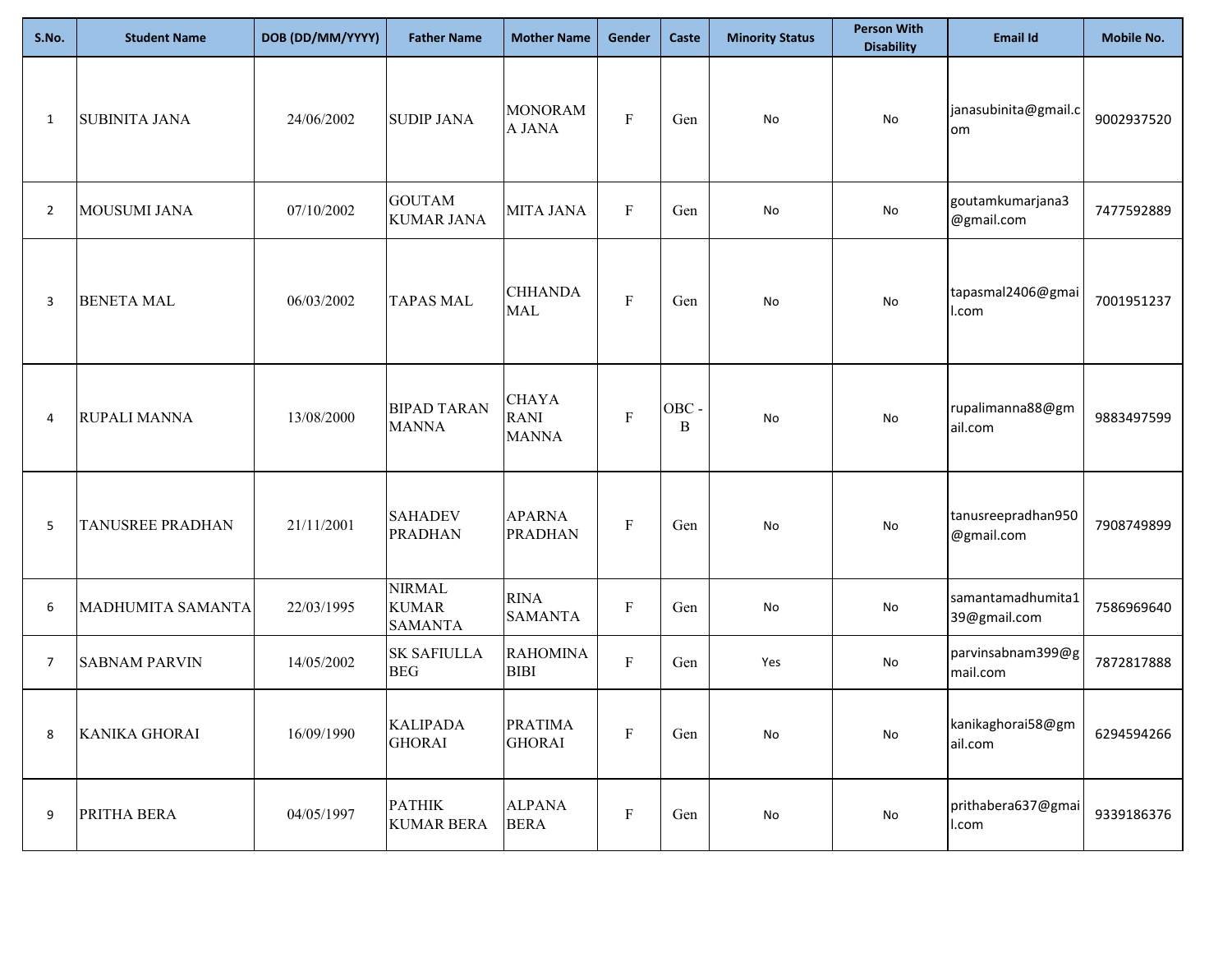| 10 | <b>PUJA MAITY</b>      | 04/04/2002 | <b>UTTAM KR.</b><br><b>MAITY</b>   | <b>BABITA</b><br><b>MAITY</b>      | $\boldsymbol{\mathrm{F}}$ | Gen        | No                           | <b>No</b> | pm208115@gmail.co<br>m                 | 7047220936 |
|----|------------------------|------------|------------------------------------|------------------------------------|---------------------------|------------|------------------------------|-----------|----------------------------------------|------------|
| 11 | <b>BANKIM CH MANNA</b> | 11/09/2002 | <b>NARU GOPAL</b><br><b>MANNA</b>  | <b>SONA</b><br><b>MANNA</b>        | M                         | Gen        | No                           | <b>No</b> | papaymanna2002@g<br>mail.com           | 8167285266 |
| 12 | <b>ANUPAM DAS</b>      | 31/08/2000 | <b>MANOTOSH</b><br><b>DAS</b>      | <b>SUMITA</b><br><b>MAITY DAS</b>  | $\mathbf{M}$              | Gen        | No                           | <b>No</b> | anupamdasdurgacha<br>khaldia@gmail.com | 8653415791 |
| 13 | <b>TAPENDU BALIDA</b>  | 14/04/1995 | <b>BILWAPADA</b><br><b>BALIDA</b>  | <b>UMARANI</b><br><b>BALIDA</b>    | M                         | <b>SC</b>  | No                           | No        | tapendu.mantu.24@<br>gmail.com         | 9474711516 |
| 14 | <b>SUMANA MONDAL</b>   | 17/08/2001 | <b>SUKESH</b><br><b>MONDAL</b>     | <b>RUPALI</b><br><b>MONDAL</b>     | $\boldsymbol{\mathrm{F}}$ | Gen        | No                           | No        | sumanamondal291@<br>gmail.com          | 8597671977 |
| 15 | <b>ADITI SAMANTA</b>   | 25/05/2002 | <b>ASHOK KR.</b><br><b>SAMANTA</b> | <b>SANTANA</b><br><b>SAMANTA</b>   | ${\bf F}$                 | Gen        | No                           | No        | aditi25samanta@gm<br>ail.com           | 8597673434 |
| 16 | <b>MOUDIPA PATRA</b>   | 02/12/2002 | <b>RANJAN</b><br><b>PATRA</b>      | <b>SUCHITRA</b><br><b>PATRA</b>    | $\boldsymbol{\mathrm{F}}$ | <b>SC</b>  | No                           | No        | moudipapatra1551@<br>gmail.com         | 7319089578 |
| 17 | <b>ANURIMA SAMANTA</b> | 26/12/2002 | <b>TAPAN</b><br><b>SAMANTA</b>     | <b>MANJU</b><br><b>SAMANTA</b>     | $\mathbf F$               | Gen        | No                           | <b>No</b> | anurimasamanta87@<br>gmail.com         | 7001818282 |
| 18 | <b>RUMA DAS</b>        | 28/01/2002 | <b>TAPAS DAS</b>                   | <b>SUTAPA</b><br><b>DAS</b>        | ${\bf F}$                 | Gen        | No                           | No        | rumad3579@gmail.c<br>om                | 8942911711 |
| 19 | <b>SOURAV PRAMANIK</b> | 05/04/1996 | <b>RABILAL</b><br><b>PRAMANIK</b>  | <b>SUBHADRA</b><br><b>PRAMANIK</b> | $\mathbf M$               | ${\rm SC}$ | $\operatorname{\mathsf{No}}$ | No        | souravpramanik868<br>@gmail.com        | 7407734274 |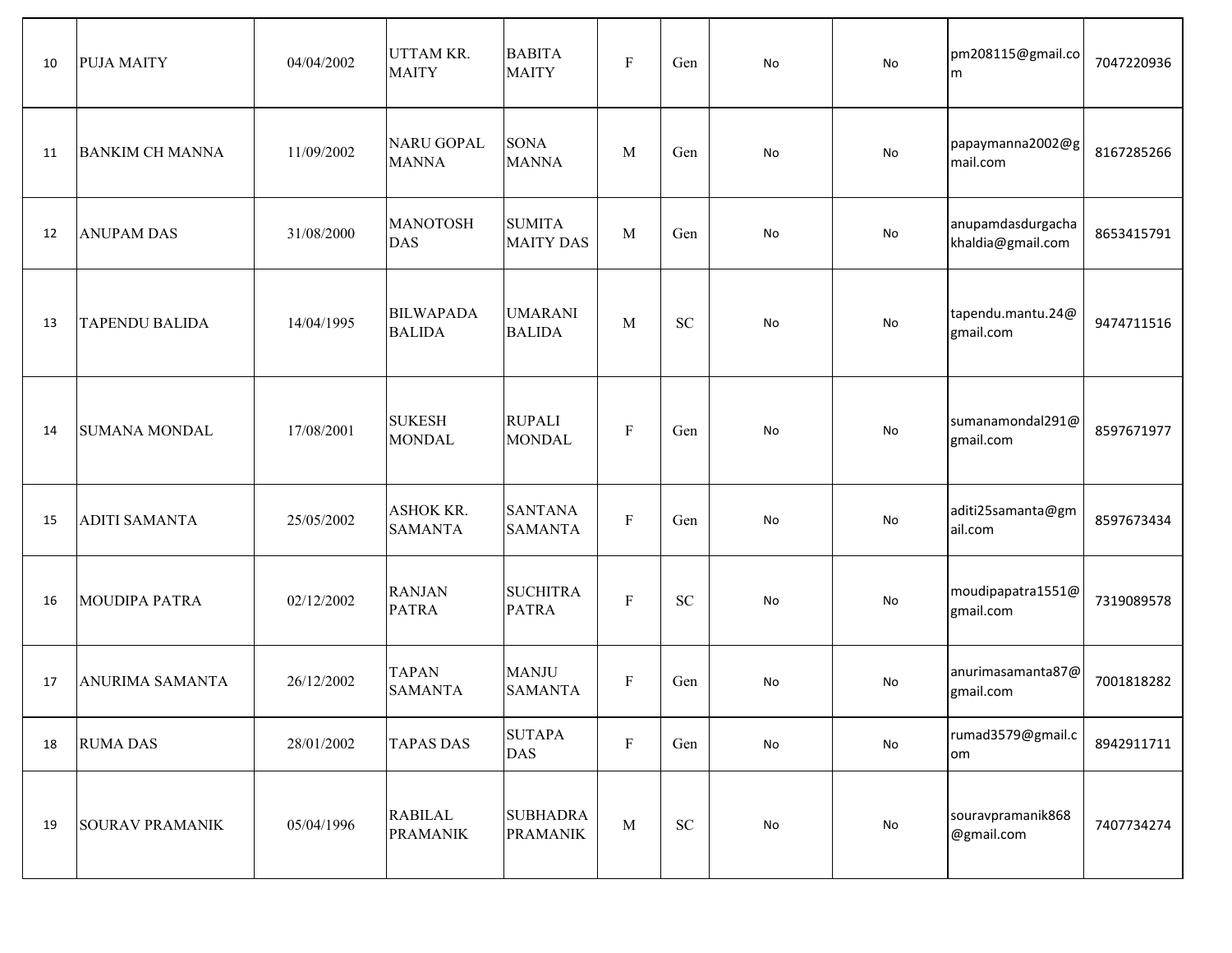| 20 | <b>SUMANA PRADHAN</b>                  | 25/11/2002 | <b>MANIK</b><br>PRAADHAN              | <b>SUNITI</b><br><b>PRADHAN</b>  | $\boldsymbol{\mathrm{F}}$ | Gen        | No                           | No        | sumanapradhan262<br>@gmail.com       | 9832624055 |
|----|----------------------------------------|------------|---------------------------------------|----------------------------------|---------------------------|------------|------------------------------|-----------|--------------------------------------|------------|
| 21 | <b>SHREYA BAG</b>                      | 09/08/2002 | <b>UTTAM BAG</b>                      | <b>KRISHNA</b><br><b>BAG</b>     | $\mathbf{F}$              | Gen        | No                           | No        | bagshreya593@gmai<br>l.com           | 7872977093 |
| 22 | <b>KRISHNA MAITY</b>                   | 17/07/1990 | <b>GOUTAM</b><br><b>MAITY</b>         | <b>RITA MAITY</b>                | $\boldsymbol{\mathrm{F}}$ | Gen        | No                           | No        | krishnamaitykmaity2<br>022@gmail.com | 8167095911 |
| 23 | <b>TANIA BERA</b>                      | 21/09/2001 | <b>TAPAS BERA</b>                     | <b>ANURADHA</b><br><b>BERA</b>   | $\mathbf F$               | Gen        | No                           | <b>No</b> | beratania619@gmail.<br>com           | 7063386068 |
| 24 | <b>APARNA MIDYADAS</b>                 | 01/05/2002 | <b>AJOY KUMAR</b><br><b>MIDYA DAS</b> | <b>SIPRA</b><br><b>MIDYA DAS</b> | $\mathbf{F}$              | ${\rm SC}$ | No                           | No        | aparna.midyadas@g<br>mail.com        | 8101372257 |
| 25 | <b>SUNANDA DAS</b>                     | 09/12/2002 | <b>NABA RANJA</b><br><b>DAS</b>       | <b>REKHA</b><br><b>RANIDAS</b>   | $\mathbf{F}$              | Gen        | No                           | No        | dassunanda912@gm<br>ail.com          | 9635857020 |
| 26 | SRIJITA SAMAI                          | 04/04/2000 | <b>RAMPADA</b><br><b>SAMAI</b>        | <b>KABITA</b><br><b>SAMAI</b>    | ${\bf F}$                 | Gen        | No                           | No        | srijitasamai@gmail.c<br>om           | 7407680845 |
| 27 | <b>SULTANA ROKEYA</b><br><b>PARVIN</b> | 07/07/1998 | <b>SK ALAUDDIN</b>                    | <b>MOFIDA</b><br><b>BEGUM</b>    | ${\bf F}$                 | OBC-<br>A  | Yes                          | No        | sksazadhossen786@<br>gmail.com       | 8641917729 |
| 28 | <b>MOUMITA PATRA</b>                   | 12/08/2002 | <b>ARUN PATRA</b>                     | <b>MITHU</b><br><b>PATRA</b>     | ${\bf F}$                 | ${\rm SC}$ | No                           | No        | moumitadas69875@<br>gmail.com        | 9679852683 |
| 29 | SANCHITA SAMANTA                       | 14/02/2002 | RAMCHANDRA NAMITA<br><b>SAMANTA</b>   | <b>SAMANTA</b>                   | $\mathbf F$               | Gen        | No                           | No        | das855588@gmail.co<br>m              | 7364940658 |
| 30 | PRIYANKA SAHOO                         | 16/01/2000 | <b>ASHOK</b><br>KUMAR SAHOO SAHOO     | <b>ARUNA</b>                     | $\mathbf F$               | Gen        | No                           | No        | mampisahu7076@g<br>mail.com          | 7319026667 |
| 31 | ANWESA MONDAL                          | 01/06/2003 | <b>JHANTU</b><br><b>MONDAL</b>        | <b>TRIPTI</b><br><b>MONDAL</b>   | ${\bf F}$                 | ${\rm SC}$ | $\operatorname{\mathsf{No}}$ | No        | mondalanwesa2003<br>@gmail.com       | 7319379035 |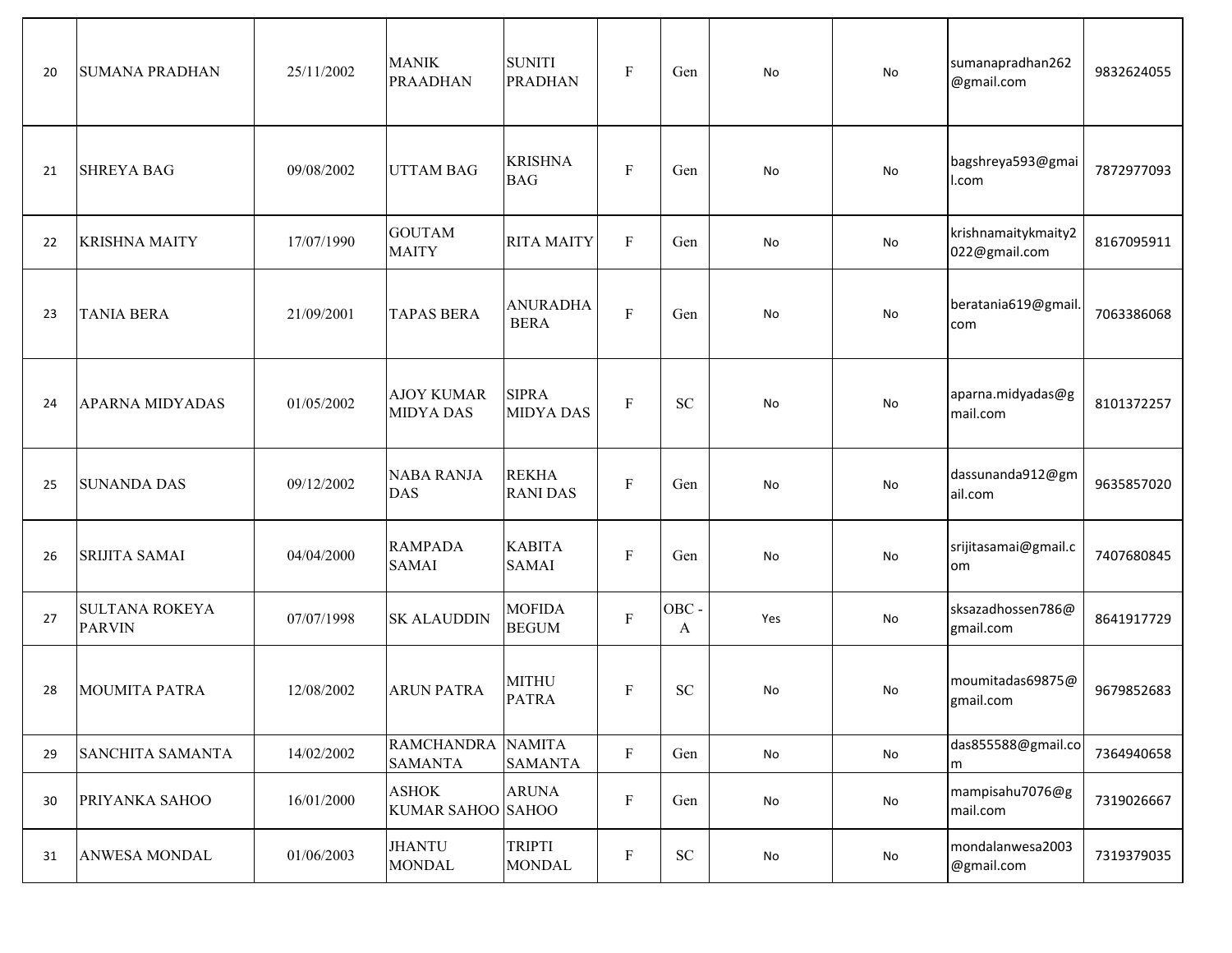| 32 | <b>PUJA BHOWMIK</b>                   | 09/01/2002 | <b>SANKAR</b><br><b>BHOWMIK</b>             | <b>JHARNA</b><br><b>BHOWMIK</b>                  | $\mathbf F$             | Gen | No        | No | pujabhowmik329@g<br>mail.com             | 7384855599 |
|----|---------------------------------------|------------|---------------------------------------------|--------------------------------------------------|-------------------------|-----|-----------|----|------------------------------------------|------------|
| 33 | MOUMITA PRAMANIK                      | 06/02/1995 | <b>LABA KUMAR</b><br><b>PRAMANIK</b>        | <b>APARNA</b><br><b>PARUA</b><br><b>PRAMANIK</b> | $\mathbf{F}$            | Gen | No        | No | moumitapramanik09<br>@gmail.com          | 9932561335 |
| 34 | <b>SAGAR PRAMANIK</b>                 | 26/09/1999 | <b>LABA KUMAR</b><br><b>PRAMANIK</b>        | <b>APARNA</b><br><b>PARUA</b><br><b>PRAMANIK</b> | M                       | Gen | No        | No | sagarpramanik515@<br>gmail.com           | 8016011327 |
| 35 | <b>ANIMA SAMANTA</b>                  | 27/03/1999 | <b>BASUDEB</b><br><b>SAMANTA</b>            | <b>UJJWALA</b><br><b>SAMANTA</b>                 | ${\bf F}$               | Gen | No        | No | animasamanta20@g<br>mail.com             | 9064868821 |
| 36 | <b>SUMANA DAS</b>                     | 28/01/2001 | <b>SWPAN</b><br><b>KUMAR DAS</b>            | <b>MALIDAS</b>                                   | $\mathbf{F}$            | Gen | No        | No | sumana758628@gm<br>ail.com               | 7602127987 |
| 37 | <b>SANJUKTA GUCHHAIT</b>              | 27/07/2002 | <b>CHANDAN</b><br><b>GUCHHAIT</b>           | <b>APARNA</b><br><b>GUCHHAIT</b>                 | $\mathbf F$             | Gen | <b>No</b> | No | sanjuktaguchhait778<br>@gmail.com        | 9339077801 |
| 38 | <b>SUDESHNA</b><br><b>CHAKRABORTY</b> | 04/11/2003 | <b>SUBHASHISH</b><br><b>CHAKRABORT</b><br>Y | <b>ANIMA</b><br><b>CHAKRABO</b><br><b>RTY</b>    | $\mathbf F$             | Gen | No        | No | sudeshnachakraborty<br>091@gmall.<br>com | 8695100323 |
| 39 | <b>SHUBHASREE MAITY</b>               | 11/10/2002 | <b>HARI DAS</b><br><b>MAITY</b>             | <b>KRISHNA</b><br><b>MAITY</b>                   | ${\bf F}$               | Gen | No        | No | dramkrishna10@gma<br>il.com              | 9641810700 |
| 40 | <b>ANUSREE KAR</b>                    | 11/09/2002 | <b>DULAL</b><br><b>CHANDRA KAR NI KAR</b>   | <b>KRISHNARA</b>                                 | $\overline{\mathrm{F}}$ | Gen | No        | No | barnalikar7098@gma<br>il.com             | 7908656136 |
| 41 | <b>SAYAN SAHOO</b>                    | 01/08/2000 | <b>SADANANDA</b><br><b>SAHOO</b>            | <b>TAPASI</b><br><b>SAHOO</b>                    | M                       | Gen | No        | No | sayansahoo72@gmai<br>I.com               | 8972548416 |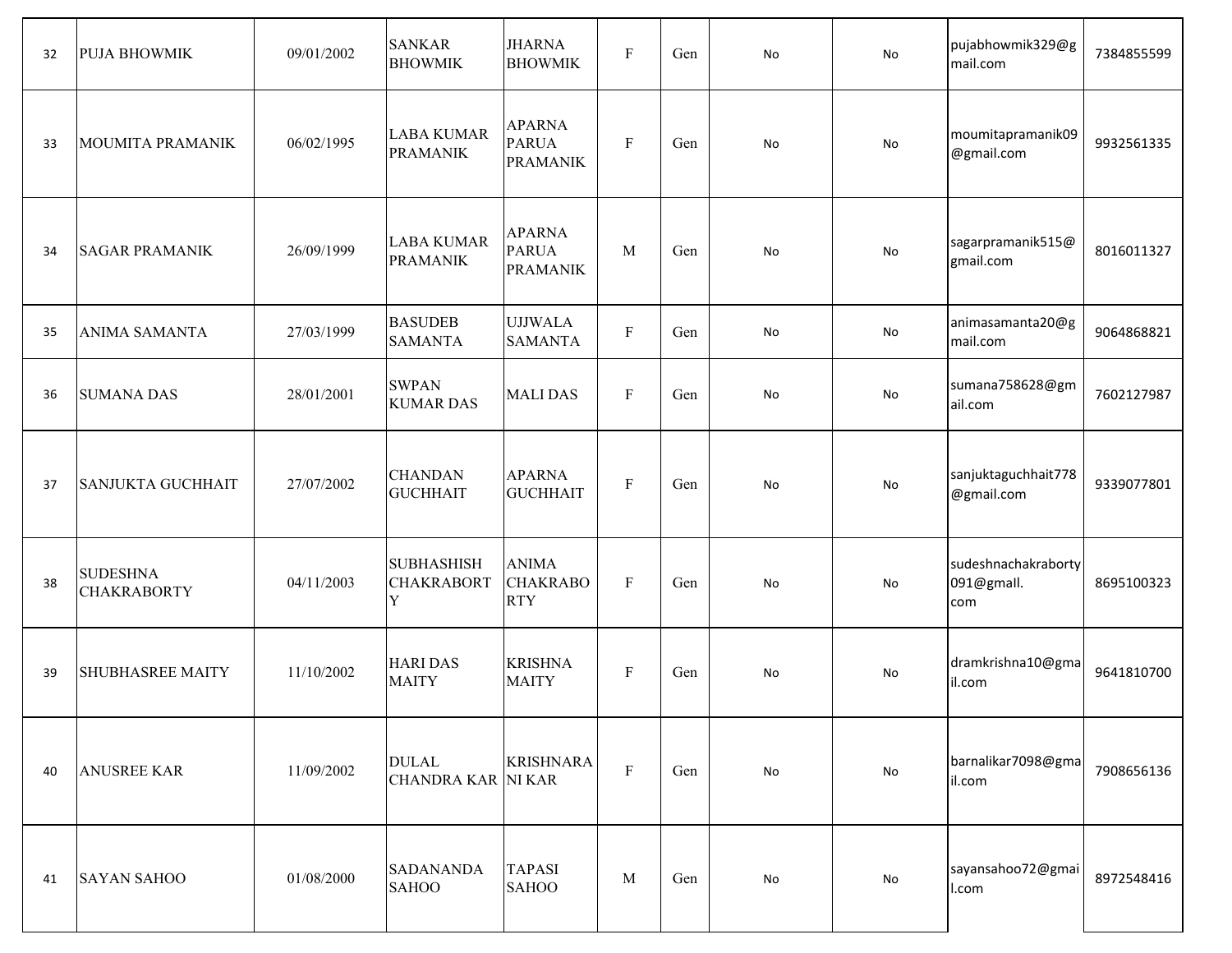| 42 | LIPIKA PRAMANIK          | 28/04/1988 | <b>GOPESH</b><br><b>PRAMANIK</b>    | <b>SUMITA</b><br><b>PRAMANIK</b> | $\mathbf F$ | $\operatorname{GEN}$ | No         | No | das.biswambhar@ya<br>hoo.com     | 7318822939 |
|----|--------------------------|------------|-------------------------------------|----------------------------------|-------------|----------------------|------------|----|----------------------------------|------------|
| 43 | <b>SOUGATA MONDAL</b>    | 20/10/1998 | <b>TAPANKR.</b><br><b>MONDAL</b>    | <b>GITA DAS</b><br><b>MONDL</b>  | M           | ${\rm SC}$           | No         | No | msougata6@gmail.c<br>om          | 8116415690 |
| 44 | <b>BANDANA MIDYA DAS</b> | 17/09/1998 | SUBAL MIDYA LATIKA<br>DAS           | <b>MIDYA DAS</b>                 | $\mathbf F$ | ${\rm SC}$           | No         | No | bandanamidyadas90<br>0@gmail.com | 6297886224 |
| 45 | <b>SASWATI LURKI</b>     | 25/09/1997 | <b>SWAPAN</b><br><b>KUMAR LURKI</b> | <b>MOUSUMI</b><br><b>LURKI</b>   | $\mathbf F$ | OBC-<br>$\, {\bf B}$ | No         | No | saswatilurki97@gmai<br>I.com     | 8918636634 |
| 46 | <b>BITHI BERA</b>        | 20/03/2002 | <b>ALOK BERA</b>                    | <b>RITA RANI</b><br><b>BERA</b>  | $\mathbf F$ | <b>GEN</b>           | No         | No | berasathi120@gmail.<br>com       | 7319272495 |
| 47 | <b>UMA RANI DAS</b>      | 02/01/1991 | <b>RASHBIHARI</b><br><b>DAS</b>     | <b>SHEFALI</b><br><b>DAS</b>     | $\mathbf F$ | Gen                  | ${\sf No}$ | No | bumadas15@gmail.c<br>om          | 7319584865 |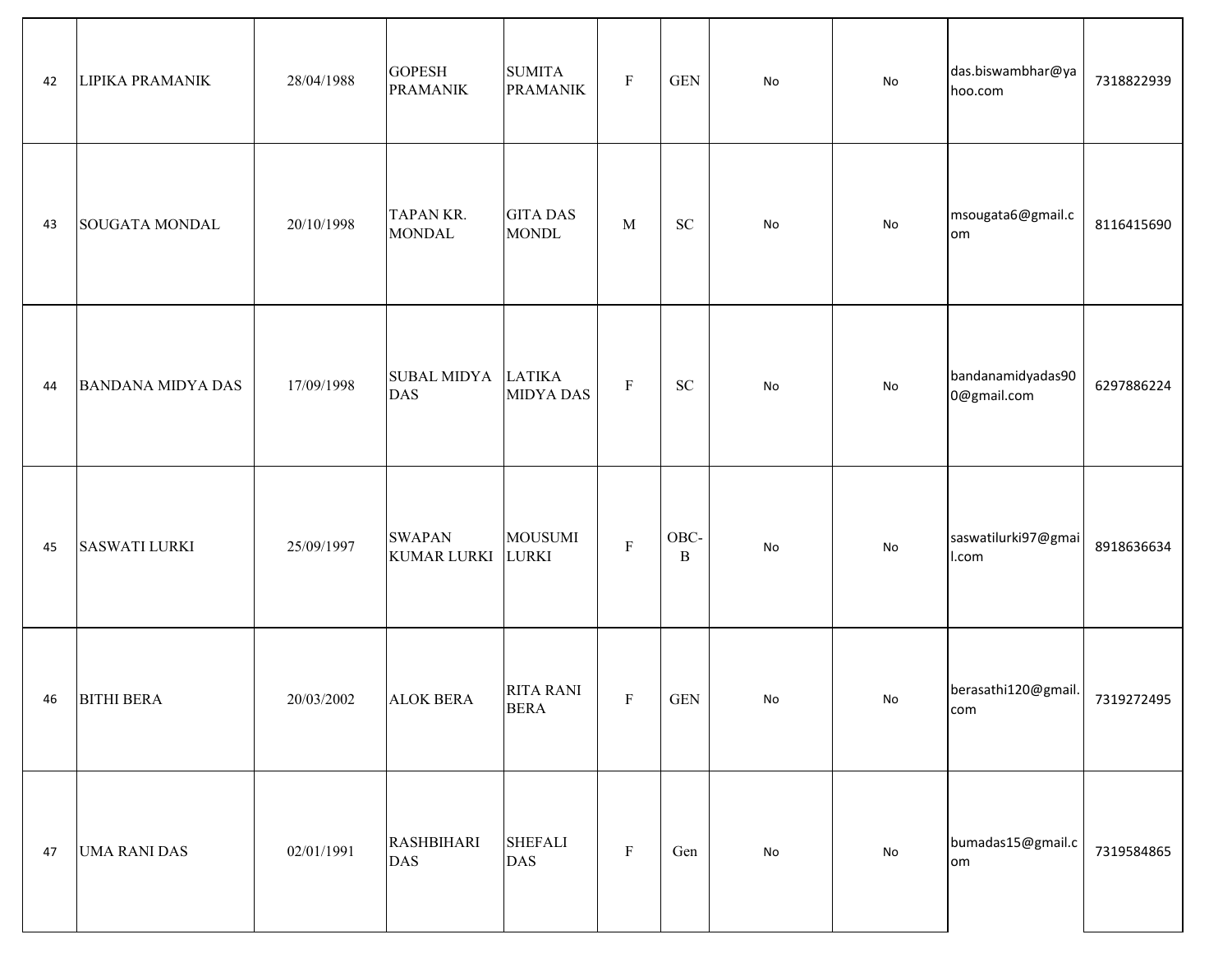| 48 | JHUMA CHAKRABORTY    | 03/06/1994 | <b>BRAJABASI</b><br><b>CHAKRABORT</b><br>$\,$ Y | <b>DHULI</b><br><b>CHAKRABO</b><br><b>RTY</b> | $\boldsymbol{\mathrm{F}}$ | Gen        | No | No | jhumachakraborty20<br>19@gmail.com | 7407156874 |
|----|----------------------|------------|-------------------------------------------------|-----------------------------------------------|---------------------------|------------|----|----|------------------------------------|------------|
| 49 | <b>SONIA HEMBRAM</b> | 09/11/1997 | <b>SHYAM</b><br><b>CHAND</b><br><b>HEMBRAM</b>  | <b>GURUBARI</b><br><b>HEMBRAM</b>             | $\rm F$                   | <b>ST</b>  | No | No | hembramsonia2@g<br>mail.com        | 9635745954 |
| 50 | <b>LIPI DAS</b>      | 28/06/2000 | <b>GOPAL</b><br><b>KRUISHNA DAS DAS</b>         | <b>NIBEDITA</b>                               | $\rm F$                   | ${\rm SC}$ | No | No | anitesh.m1992@gma<br>il.com        | 6296006709 |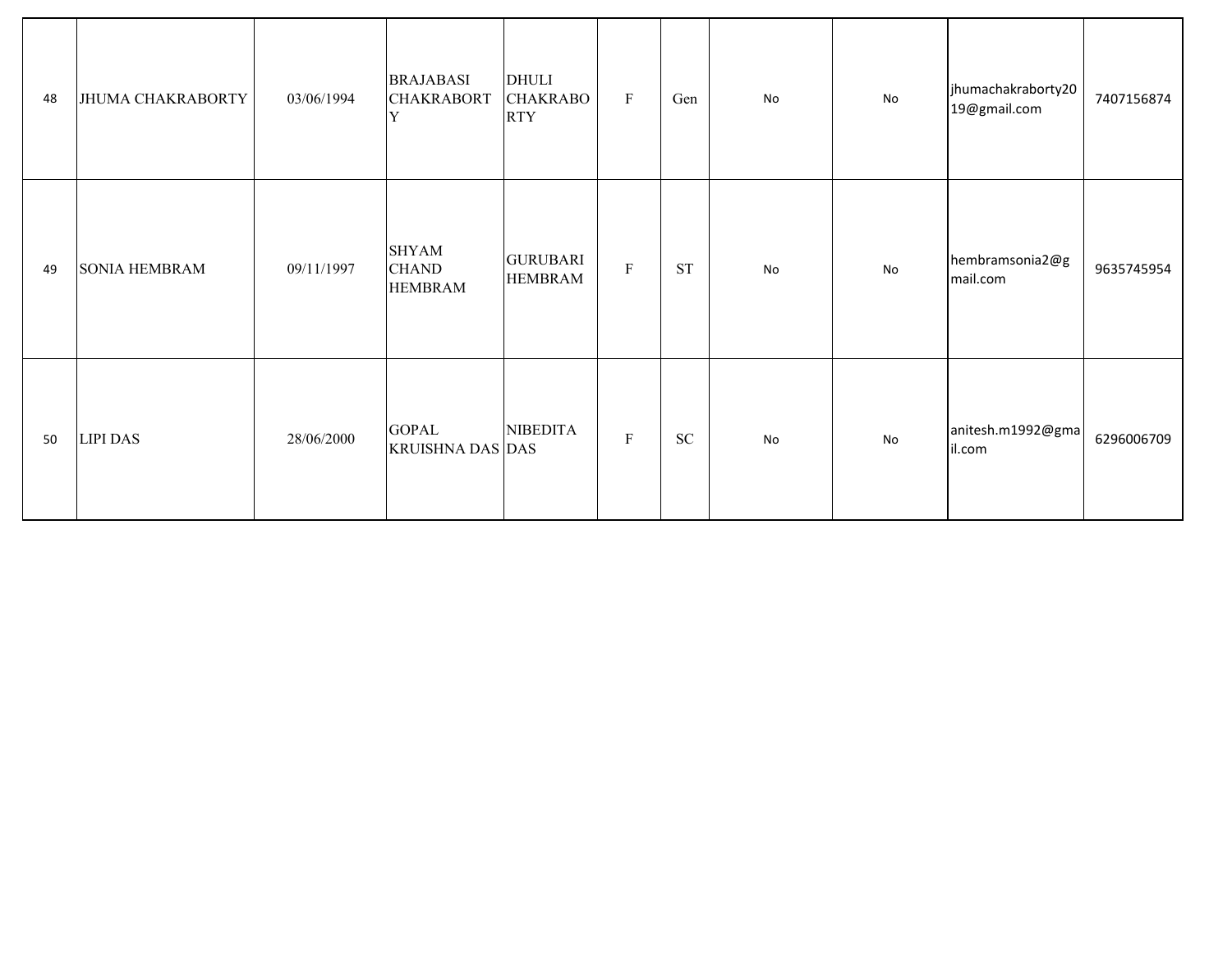| <b>Village</b>                                                             | <b>City</b>   | <b>Tehsil</b> | <b>District</b> | <b>State</b>       | <b>Pin Code</b> |
|----------------------------------------------------------------------------|---------------|---------------|-----------------|--------------------|-----------------|
| RADHABALL<br>AV<br>CHAK, BARH<br>GHASIPUR,H<br>ALDIA, 72165<br>7           | HALDIA        | HALDIA        | <b>MIDNAPUR</b> | <b>WEST BENGAL</b> | 721658          |
| LAKSHYA, MA<br>HISHADAL                                                    | HALDIA        | MAHISHADAL    | <b>MIDNAPUR</b> | <b>WEST BENGAL</b> | 721654          |
| SAHID<br>KHUDIRAM<br>NAGAR, CHAI<br>TI<br>BLOCK, HATI<br>BERIA, HALDI<br>A | HALDIA        | HALDIA        | <b>MIDNAPUR</b> | <b>WEST BENGAL</b> | 721657          |
| <b>DURGACHAK</b><br><b>TTAR</b><br>PALLY, DURG<br>ACHAK, HALD<br>IA,721602 | HALDIA        | HALDIA        | <b>MIDNAPUR</b> | <b>WEST BENGAL</b> | 721602          |
| DURGACHAK<br><b>TTAR</b><br>PALLY, DURG<br>ACHAK, HALD<br>IA,721602        | <b>HALDIA</b> | <b>HALDIA</b> | <b>MIDNAPUR</b> | <b>WEST BENGAL</b> | 721602          |
| ASADTALIA,S<br><b>UATAHA</b>                                               | HALDIA        | SUTAHATA      | <b>MIDNAPUR</b> | <b>WEST BENGAL</b> | 721635          |
| GUABERIA,T<br>ABAKHALI,S<br><b>UTAHATA</b>                                 | HALDIA        | SUTAHATA      | MIDNAPUR        | <b>WEST BENGAL</b> | 721635          |
| <b>KUMARCHAK</b><br>,KHANJANCH<br>AK, HALDIA, D<br><b>URGACHAK</b>         | <b>HALDIA</b> | <b>HALDIA</b> | <b>MIDNAPUR</b> | <b>WEST BENGAL</b> | 721602          |
| BAHARDAB,<br>GOLAPCHAK,<br>SUTAHATA,7<br>21658                             | HALDIA        | SUTAHATA      | <b>MIDNAPUR</b> | <b>WEST BENGAL</b> | 721658          |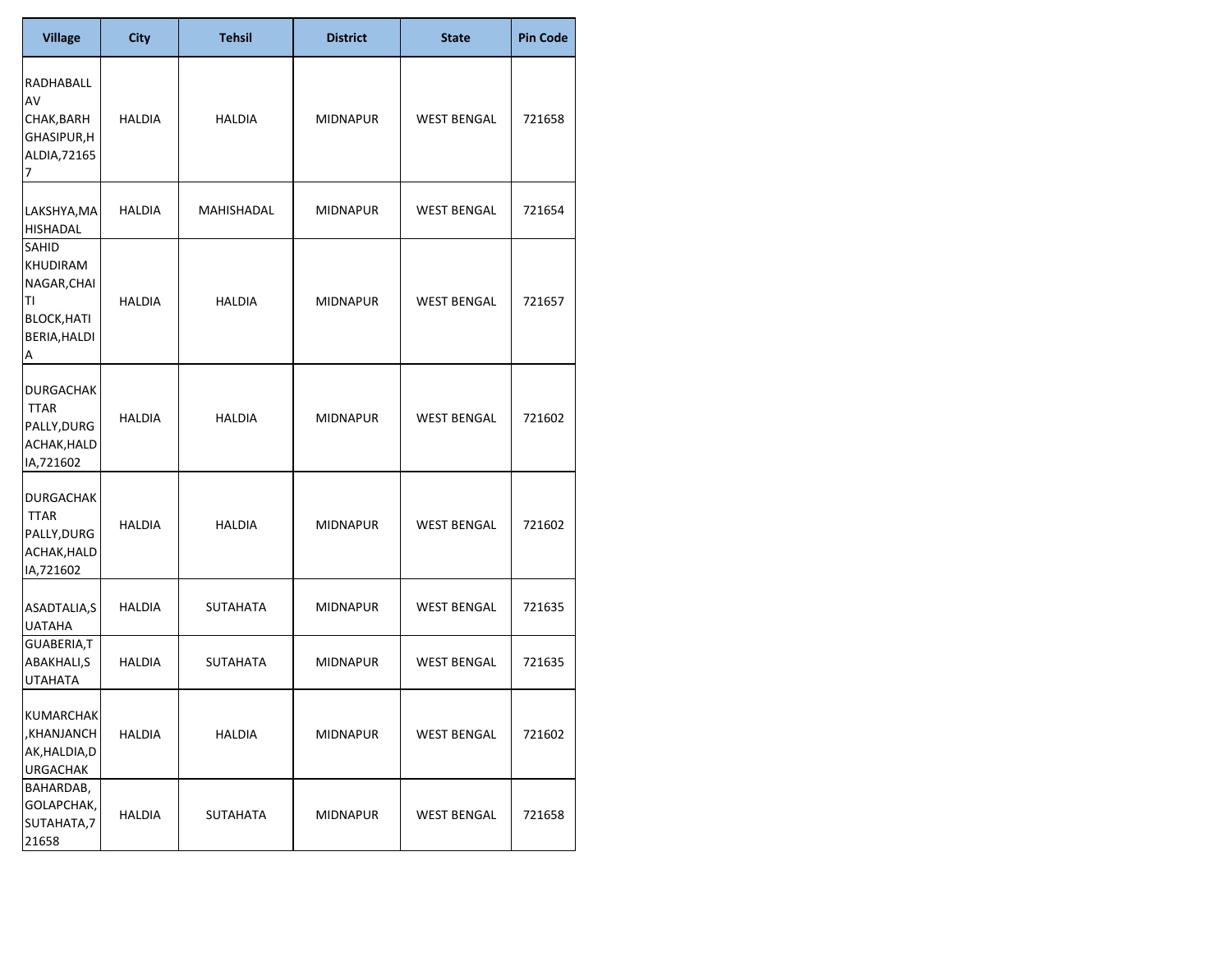| <b>DURGACHAK</b>  |               |               |                 |                    |        |
|-------------------|---------------|---------------|-----------------|--------------------|--------|
| G                 |               |               |                 |                    |        |
| <b>BLOCK,DURG</b> | <b>HALDIA</b> | <b>HALDIA</b> | <b>MIDNAPUR</b> | <b>WEST BENGAL</b> | 721602 |
| ACHAK, 7216       |               |               |                 |                    |        |
| 02                |               |               |                 |                    |        |
| <b>BASUDEVPU</b>  |               |               |                 |                    |        |
| R, KHANJANC       |               |               |                 |                    |        |
| HAK, DURGA        | <b>HALDIA</b> | <b>HALDIA</b> | <b>MIDNAPUR</b> | <b>WEST BENGAL</b> | 721602 |
| CHAK, 72160       |               |               |                 |                    |        |
| 2                 |               |               |                 |                    |        |
| <b>BASUDEVPU</b>  |               |               |                 |                    |        |
| R, HALDIA, DU     |               |               |                 |                    |        |
| RGACHAK, 72       | <b>HALDIA</b> | <b>HALDIA</b> | <b>MIDNAPUR</b> | <b>WEST BENGAL</b> | 721602 |
| 1602              |               |               |                 |                    |        |
| <b>DURGACHAK</b>  |               |               |                 |                    |        |
|                   |               |               |                 |                    |        |
| COLONY, BLO       |               |               |                 |                    |        |
| CK-D-             | <b>HALDIA</b> | <b>HALDIA</b> | <b>MIDNAPUR</b> | <b>WEST BENGAL</b> | 721602 |
|                   |               |               |                 |                    |        |
| 101/2, DURG       |               |               |                 |                    |        |
| ACHAK<br>RAMNAGAR |               |               |                 |                    |        |
|                   |               |               |                 |                    |        |
| COLONY            |               |               |                 |                    |        |
| <b>BLOCK-</b>     | <b>HALDIA</b> | <b>HALDIA</b> | <b>MIDNAPUR</b> | <b>WEST BENGAL</b> | 721635 |
| A, BHUNIARA       |               |               |                 |                    |        |
| YCHAK, DUR        |               |               |                 |                    |        |
| <b>GACHAK</b>     |               |               |                 |                    |        |
| KASHBERIA,S       |               |               |                 |                    |        |
| <b>IBARAMNAG</b>  | HALDIA        | HALDIA        | <b>MIDNAPUR</b> | <b>WEST BENGAL</b> | 721635 |
| AR, BHABANI       |               |               |                 |                    |        |
| <b>PUR</b>        |               |               |                 |                    |        |
| <b>BANESWARC</b>  |               |               |                 |                    |        |
| HAK, GOLAPC       |               |               |                 |                    |        |
| HAK,DURGA         | HALDIA        | <b>HALDIA</b> | <b>MIDNAPUR</b> | <b>WEST BENGAL</b> | 721658 |
| CHAK, 72165       |               |               |                 |                    |        |
| 8                 |               |               |                 |                    |        |
| KASHBERIA,S       |               |               |                 |                    |        |
| <b>IBARAMNAG</b>  |               |               |                 |                    |        |
| AR, BHABANI       | <b>HALDIA</b> | <b>HALDIA</b> | <b>MIDNAPUR</b> | <b>WEST BENGAL</b> | 721635 |
| <b>PUR</b>        |               |               |                 |                    |        |
| HATIBERIA,H       |               |               |                 |                    |        |
| ALDIA, 72165      | HALDIA        | HALDIA        | MIDNAPUR        | <b>WEST BENGAL</b> | 721657 |
| 7                 |               |               |                 |                    |        |
| <b>DURGACHAK</b>  |               |               |                 |                    |        |
|                   |               |               |                 |                    |        |
| COLONY, BLO       |               |               |                 |                    |        |
| CK-D-             | <b>HALDIA</b> | <b>HALDIA</b> | <b>MIDNAPUR</b> | <b>WEST BENGAL</b> | 721602 |
| 14, DURGAC        |               |               |                 |                    |        |
| HAK               |               |               |                 |                    |        |
|                   |               |               |                 |                    |        |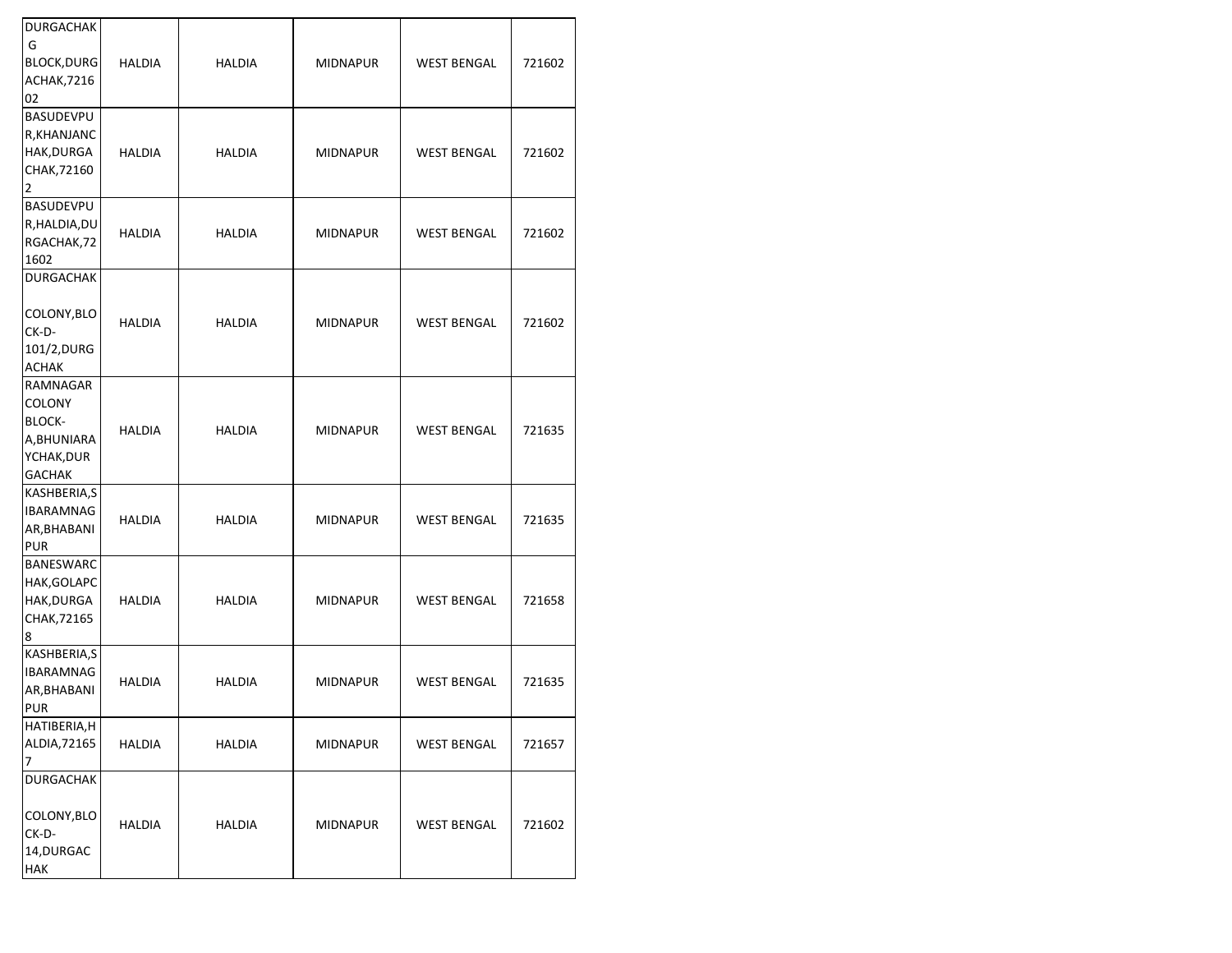| <b>KISMAT</b><br>SIBARAMNA<br>GAR, SIBARA<br>MNAGAR, BH<br><b>ABANIPUR</b> | HALDIA        | SUTAHATA      | MIDNAPUR        | <b>WEST BENGAL</b> | 721635 |
|----------------------------------------------------------------------------|---------------|---------------|-----------------|--------------------|--------|
| SAHID<br>KHUDIRAM<br>NAGAR, HATI<br>BERIA, HALDI<br>A                      | <b>HALDIA</b> | <b>HALDIA</b> | <b>MIDNAPUR</b> | <b>WEST BENGAL</b> | 721657 |
| GUABERIA, T<br>ABAKHALI,S<br><b>UTAHATA</b>                                | HALDIA        | SUTAHATA      | <b>MIDNAPUR</b> | <b>WEST BENGAL</b> | 721635 |
| SAHID<br>KHUDIRAM<br>NAGAR, HATI<br>BERIA, HALDI<br>А                      | HALDIA        | HALDIA        | MIDNAPUR        | <b>WEST BENGAL</b> | 721657 |
| <b>KUMARCHAK</b><br>,KHANJANCH<br>AK, HALDIA, D<br><b>URGACHAK</b>         | <b>HALDIA</b> | HALDIA        | <b>MIDNAPUR</b> | <b>WEST BENGAL</b> | 721602 |
| MAHAMMA<br>DPUR, SUTAH<br>ATA, HALDIA                                      | HALDIA        | SUTAHATA      | MIDNAPUR        | <b>WEST BENGAL</b> | 721635 |
| VOLSARA,A<br>MRITBERIA,<br>MAHISHADA<br>L                                  | <b>HALDIA</b> | MAHISHADAL    | 24PARGANA       | <b>WEST BENGAL</b> | 721628 |
| BARBASUDE<br><b>VPUR, SUTAH</b><br>ATA                                     | <b>HALDIA</b> | SUTAHATA      | <b>MIDNAPUR</b> | <b>WEST BENGAL</b> | 721645 |
| KASHIPUR,D<br><b>ORO</b><br>KRISHNANA<br>GAR, SUATAH<br>ATA                | <b>HALDIA</b> | SUTAHATA      | <b>MIDNAPUR</b> | <b>WEST BENGAL</b> | 721635 |
| ASADTALIA,S<br><b>UATAHA</b>                                               | <b>HALDIA</b> | SUTAHATA      | MIDNAPUR        | WEST BENGAL        | 721635 |
| BABUPUR, DE<br>ULPOTA, SUT<br>AHATA                                        | HALDIA        | SUTAHATA      | MIDNAPUR        | <b>WEST BENGAL</b> | 721670 |
| SAHAPUR,D<br>HEKUA, SUTA<br><b>HATA</b>                                    | HALDIA        | SUTAHATA      | MIDNAPUR        | <b>WEST BENGAL</b> | 721658 |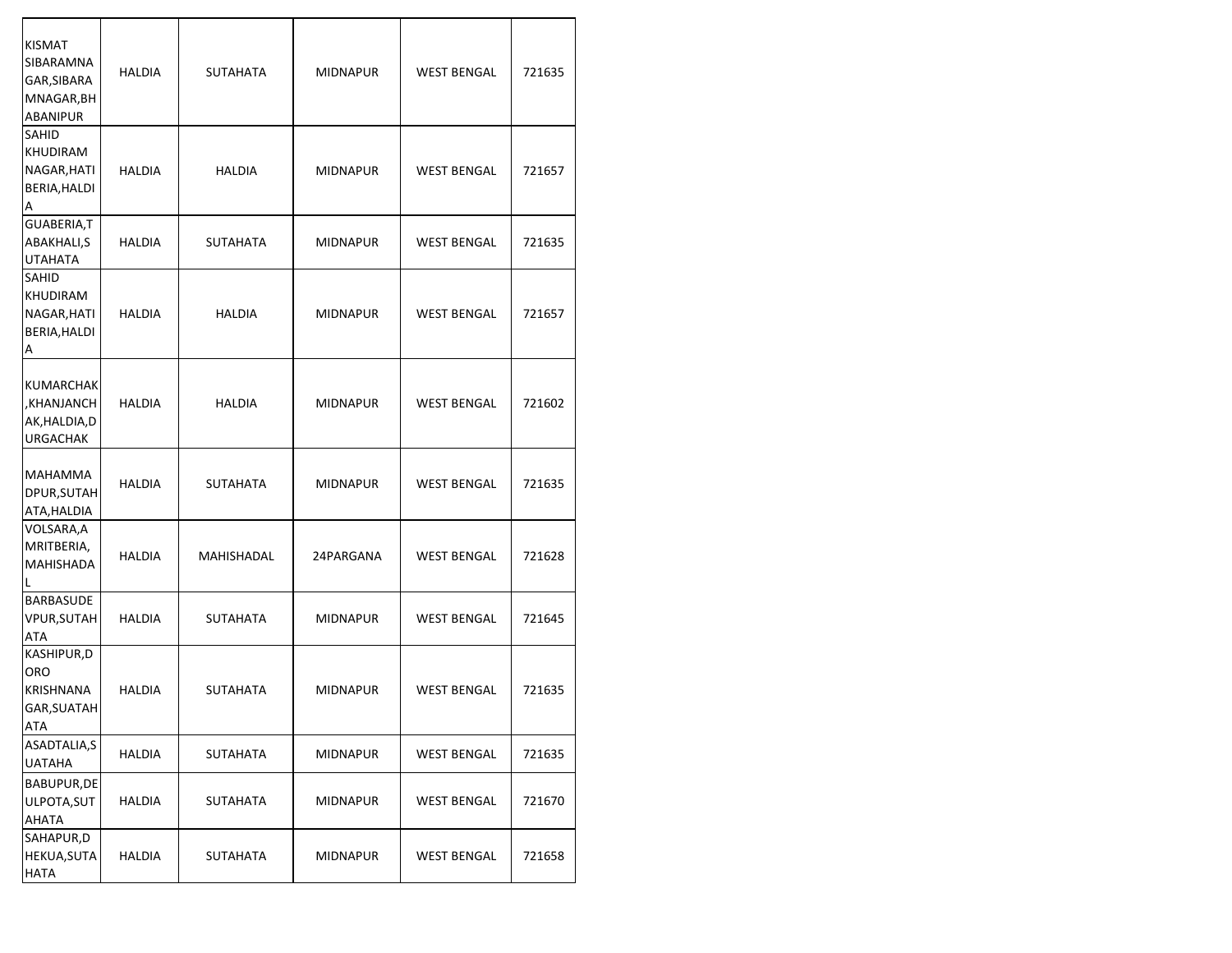| BEGUNYABE<br>RIA, GOLAPC<br>HAK,SUTAHA<br>ТA                             | HALDIA        | <b>SUTAHATA</b> | <b>JHARGRAM</b> | <b>WEST BENGAL</b> | 721658 |
|--------------------------------------------------------------------------|---------------|-----------------|-----------------|--------------------|--------|
| KISMAT<br>SIBARAMNA<br>GAR,SIBARA<br>MNAGAR, BH<br>ABANIPUR              | HALDIA        | <b>SUTAHATA</b> | <b>MIDNAPUR</b> | <b>WEST BENGAL</b> | 721635 |
| KISMAT<br>SIBARAMNA<br>GAR,SIBARA<br>MNAGAR,BH<br>ABANIPUR               | <b>HALDIA</b> | <b>SUTAHATA</b> | <b>MIDNAPUR</b> | <b>WEST BENGAL</b> | 721635 |
| PITAMBARC<br>HAK,HALDIA                                                  | <b>HALDIA</b> | <b>HALDIA</b>   | <b>MIDNAPUR</b> | <b>WEST BENGAL</b> | 721657 |
| GORANKHAL<br>I, BARHBASU<br>DEVPUR, HAL<br>DIA                           | HALDIA        | HALDIA          | <b>MIDNAPUR</b> | <b>WEST BENGAL</b> | 721645 |
| BANSKHANA<br>JALPAI,DAKS<br>HINCHAK,BH<br>ABANIPUR,7<br>21654            | <b>HALDIA</b> | <b>HALDIA</b>   | <b>MIDNAPUR</b> | <b>WEST BENGAL</b> | 721654 |
| GOBINDAPU<br>R, GOBINDAP<br>UR+BAJITPU<br>T,SUTAHTA                      | HALDIA        | SUTAHATA        | <b>MIDNAPUR</b> | <b>WEST BENGAL</b> | 721645 |
| JAMBERIA, B<br>ARH<br>BASUDEVPU<br>R,SUTAHATA                            | <b>HALDIA</b> | <b>HALDIA</b>   | <b>MIDNAPUR</b> | <b>WEST BENGAL</b> | 721645 |
| RAGHUNATH<br>СНАК<br>COLONY,BH<br>UNIARAYCH<br>AK,DURGAC<br>HAK          | <b>HALDIA</b> | <b>HALDIA</b>   | <b>MIDNAPUR</b> | <b>WEST BENGAL</b> | 721635 |
| Biswanathdu<br>ttarchak, Hal<br>dia, Piambarc<br>hak, Purba<br>Medinipur | <b>HALDIA</b> | <b>HALDIA</b>   | <b>MIDNAPUR</b> | <b>WEST BENGAL</b> | 721657 |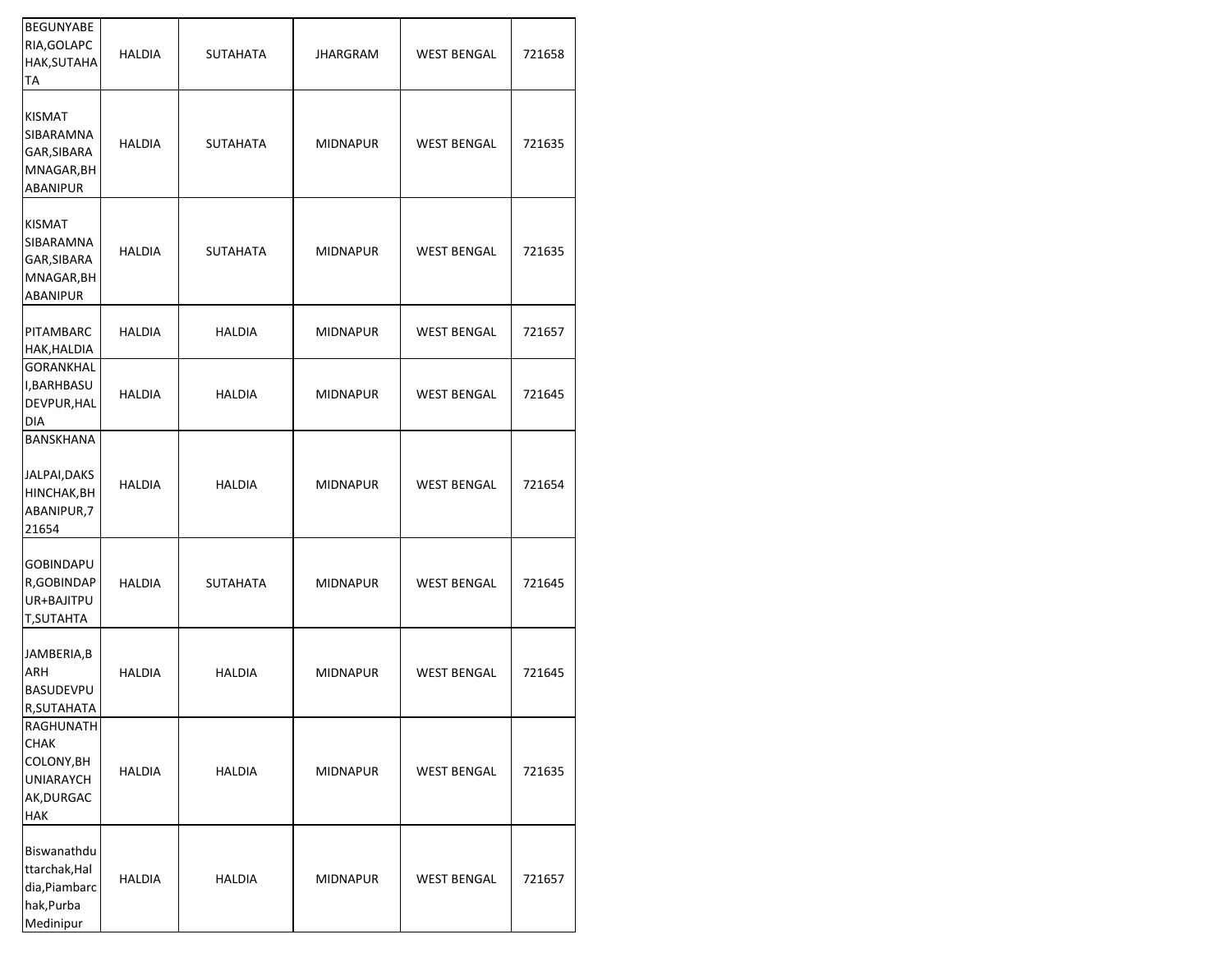| Vill+P.O-<br>Dwariberia,P<br>.S-<br>Sutahata, Dis<br>t-Purba<br>Medinipur,7<br>21654                      | <b>HALDIA</b> | MAHISHADAL        | <b>MIDNAPUR</b> | <b>WEST BENGAL</b> | 721654 |
|-----------------------------------------------------------------------------------------------------------|---------------|-------------------|-----------------|--------------------|--------|
| Vill-<br>Basudevpur,<br>P.O-<br>Khanjanchak<br>,P.S-<br>Duragachak,<br>Purba<br>Mediniopur,<br>721602     | <b>HALDIA</b> | <b>HALDIA</b>     | <b>MIDNAPUR</b> | <b>WEST BENGAL</b> | 721602 |
| Vill-<br>Kumarchak, P<br>-0.<br>Khanjanchak<br>,P.S-<br>Durgachak, P<br>urba<br>Medinipur,7<br>21602      | <b>HALDIA</b> | <b>HALDIA</b>     | <b>MIDNAPUR</b> | <b>WEST BENGAL</b> | 721602 |
| Vill-<br>Rampur, P.O-<br>Chaitanyapu<br>r,P.S-<br>Sutahata, Pur<br>ba<br>Medinipur,7<br>21645             | <b>HALDIA</b> | <b>SUTAHATA</b>   | <b>MIDNAPUR</b> | <b>WEST BENGAL</b> | 721645 |
| Vill-<br>Sapua, P.O-<br>Basanchak, P.<br>S-<br>Sutahata, Pur<br>ba<br>Medinipur,7<br>21654                | <b>HALDIA</b> | <b>MAHISHADAL</b> | <b>MIDNAPUR</b> | <b>WEST BENGAL</b> | 721654 |
| Vill-<br>Uttarkalinag<br>ar, P.O-<br>Chaitanyapu<br>r,P.S-<br>Sutahata, Pur<br>ba<br>Medinipur,7<br>21645 | <b>HALDIA</b> | <b>SUTAHATA</b>   | <b>MIDNAPUR</b> | <b>WEST BENGAL</b> | 721645 |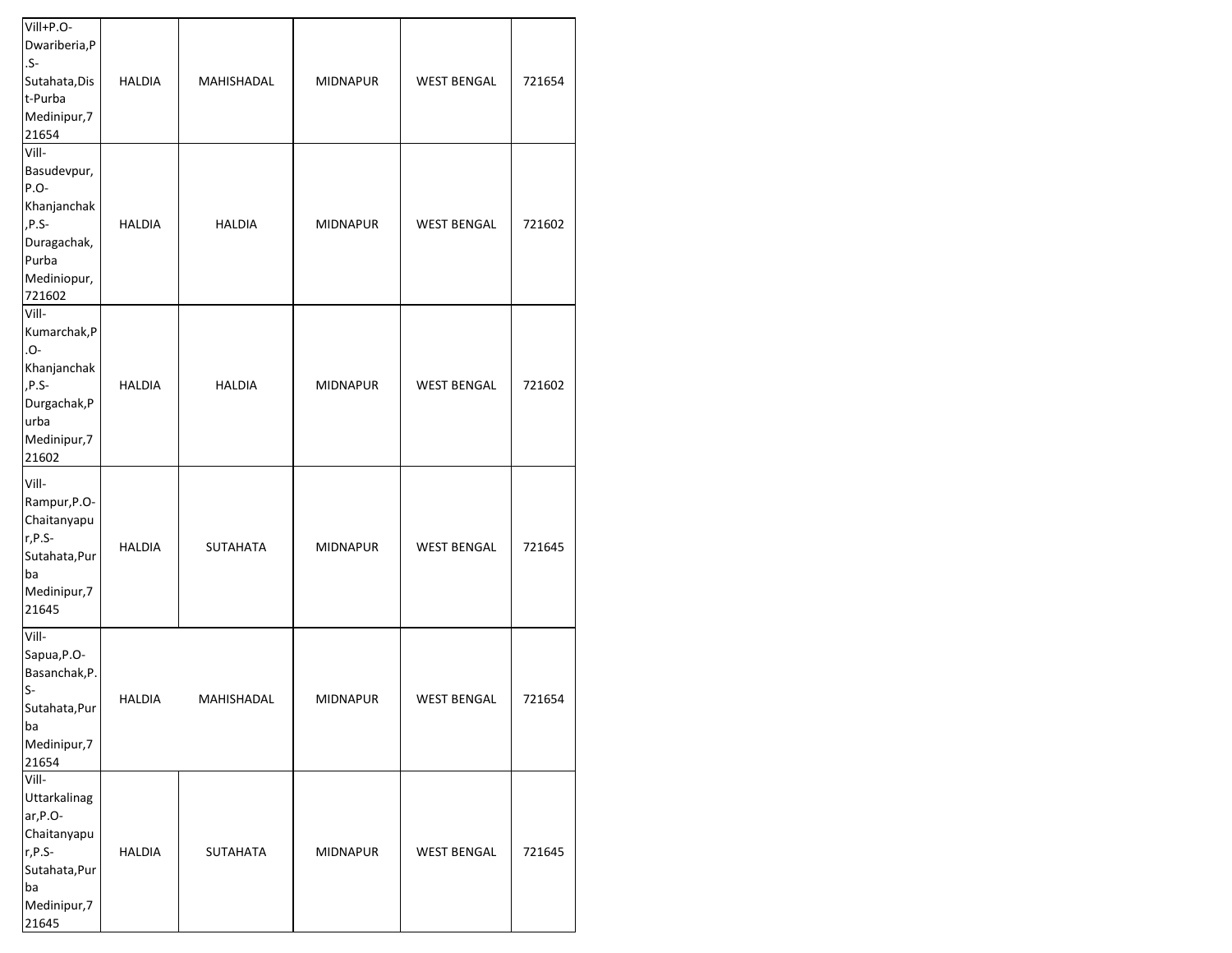| Vill-<br>Uttarkalinag<br>ar, P.O-<br>Chaitanyapu<br>r,P.S-<br>Sutahata, Pur<br>ba<br>Medinipur,7<br>21645 | <b>HALDIA</b> | <b>SUTAHATA</b> | <b>MIDNAPUR</b> | <b>WEST BENGAL</b> | 721645 |
|-----------------------------------------------------------------------------------------------------------|---------------|-----------------|-----------------|--------------------|--------|
| Vill-<br>Brajanathcha<br>k,P.O-Haldia<br>Tonship, P.S-<br>Haldia, Purba<br>Medinipur,7<br>21605           | <b>HALDIA</b> | <b>HALDIA</b>   | <b>MIDNAPUR</b> | <b>WEST BENGAL</b> | 721605 |
| Vill-<br>Beunaberia,<br>P.O-<br>Golapchak, P.<br>$S-$<br>Sutahata, Pur<br>ba<br>Medinipur,7<br>21658      | <b>HALDIA</b> | <b>SUTAHATA</b> | <b>MIDNAPUR</b> | <b>WEST BENGAL</b> | 721658 |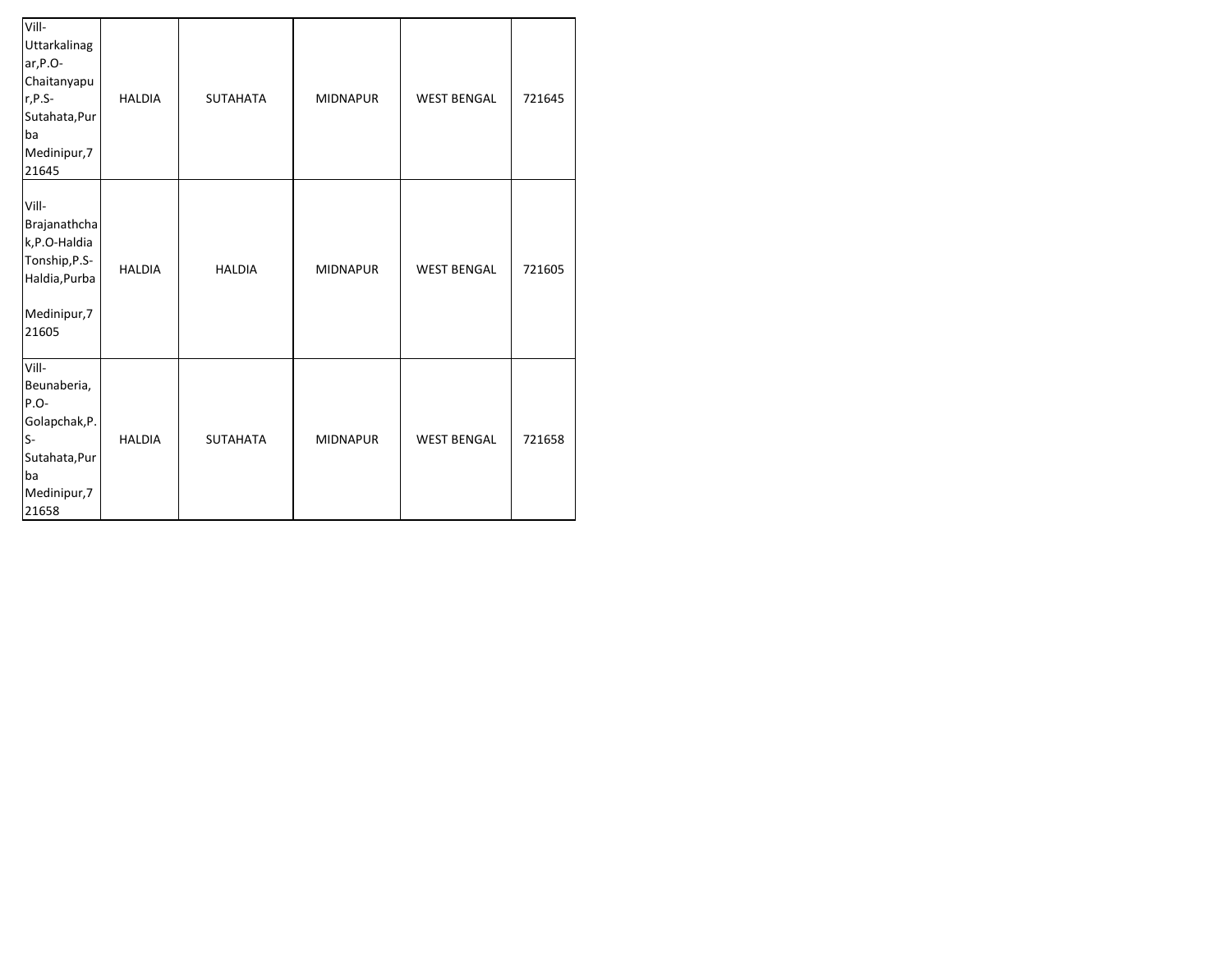## Course Name

Diploma in Preschool Education (DPSE) Diploma in Elementary Education (D.El.Ed.). Bachelor of Elementary Education (B.El.Ed.) degree. Bachelor of Education (B.Ed) degree. Master of Education(M.Ed) degree. Diploma in Physical Education (D.P.Ed) Bachelor of Physical Education (B.P.Ed) degree. Master of Physical Education (M.P.Ed) degree. Diploma in Elementary Education (D.P.Ed-ODL). Bachelor Education (B.Ed-ODL). Diploma in Arts Education (Visual Arts). Diploma in Arts Education (Performing Arts). 4-Year Integrated programme leading to B.A. B.Ed./ B.Sc. B.Ed degree. Bachelor of Education (B.Ed) degree.(Part Time) B.Ed. M.Ed (3 Year Integrated) Four years Integrated Teacher Education Programme (ITEP) Pre-Primary to Primary Four years Integrated Teacher Education Programme (ITEP) Upper-Primary to Secondary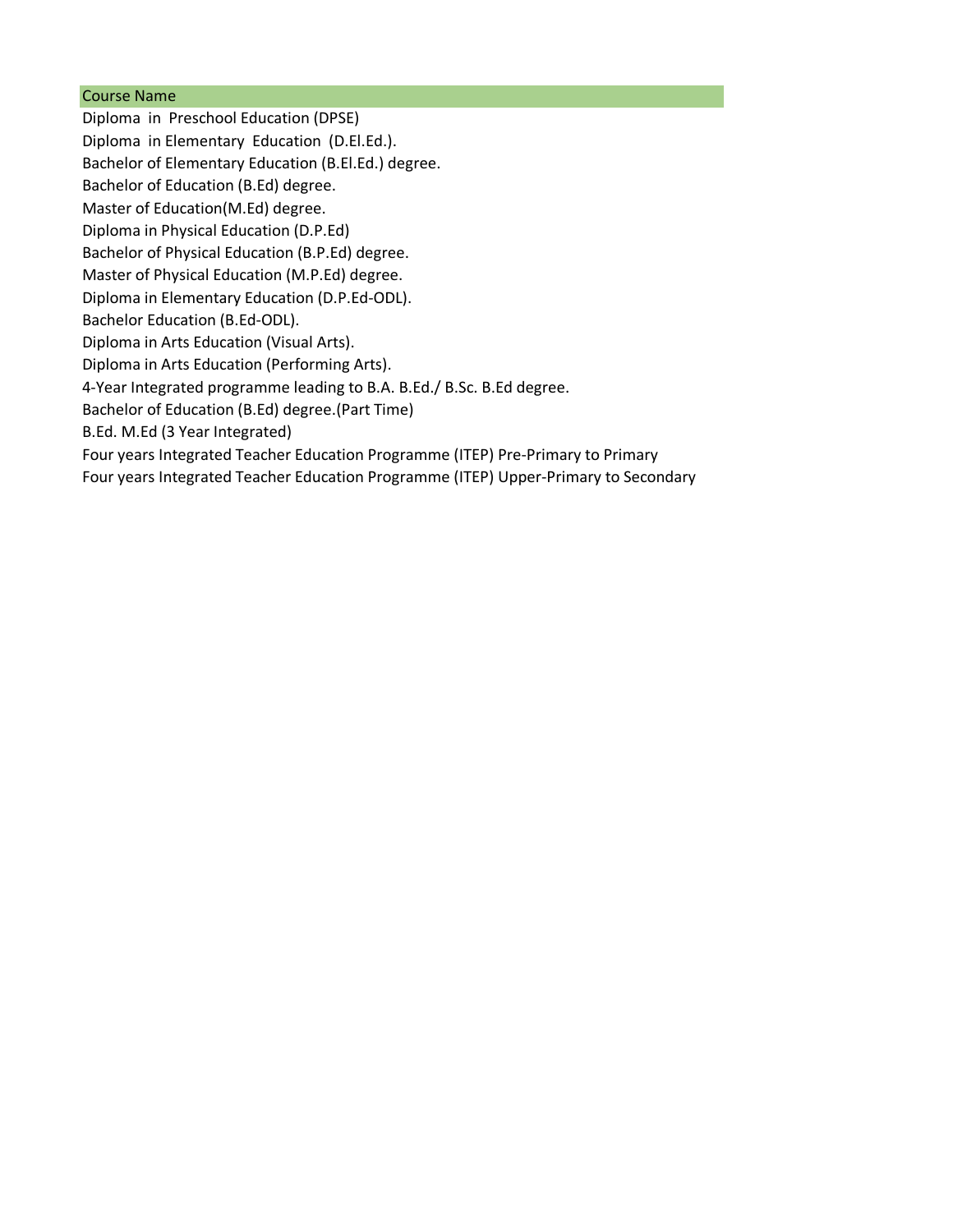| Gender |
|--------|
| Male   |
| Female |
| Other  |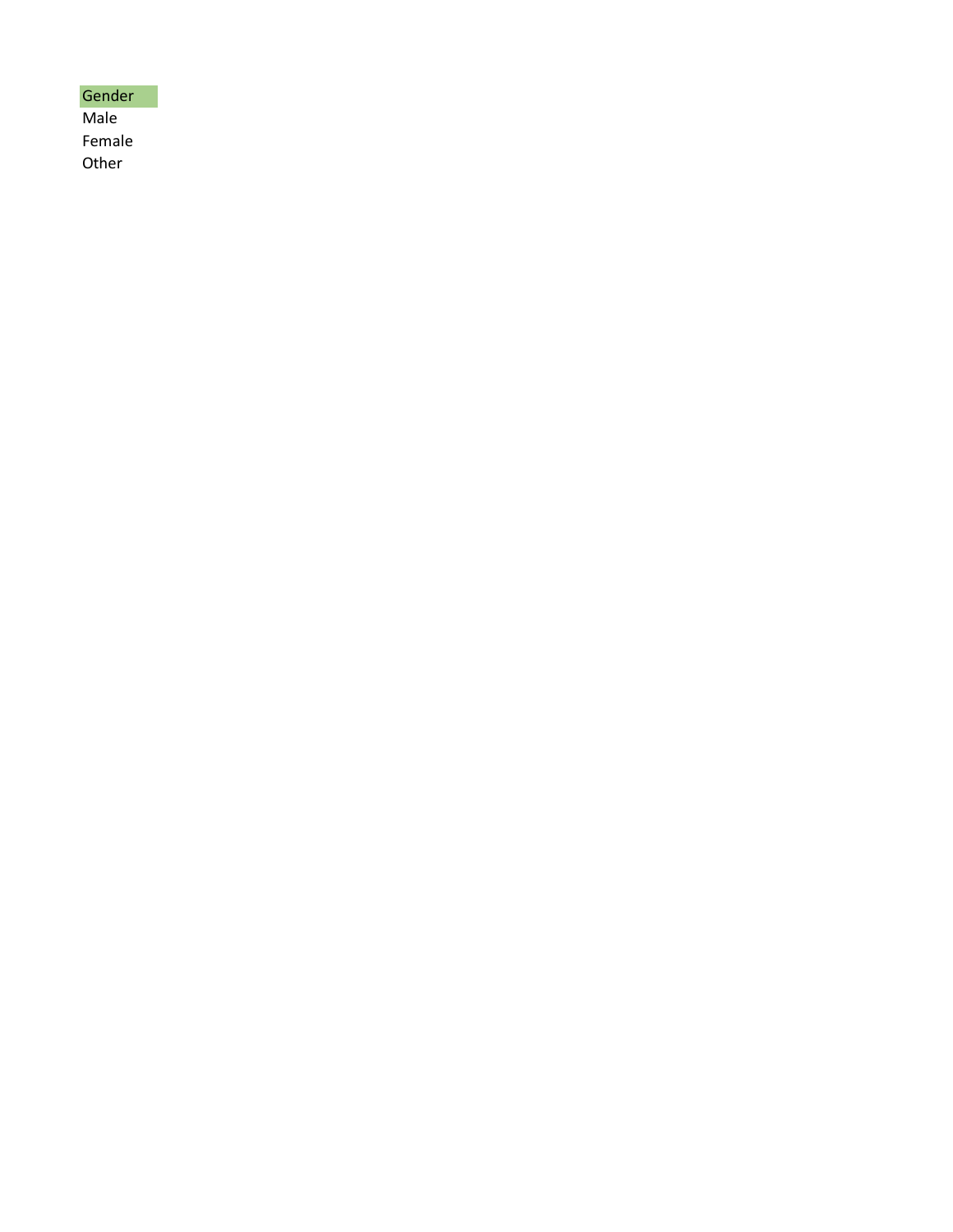| Caste   |
|---------|
| General |
| SC      |
| ST      |
| OBC     |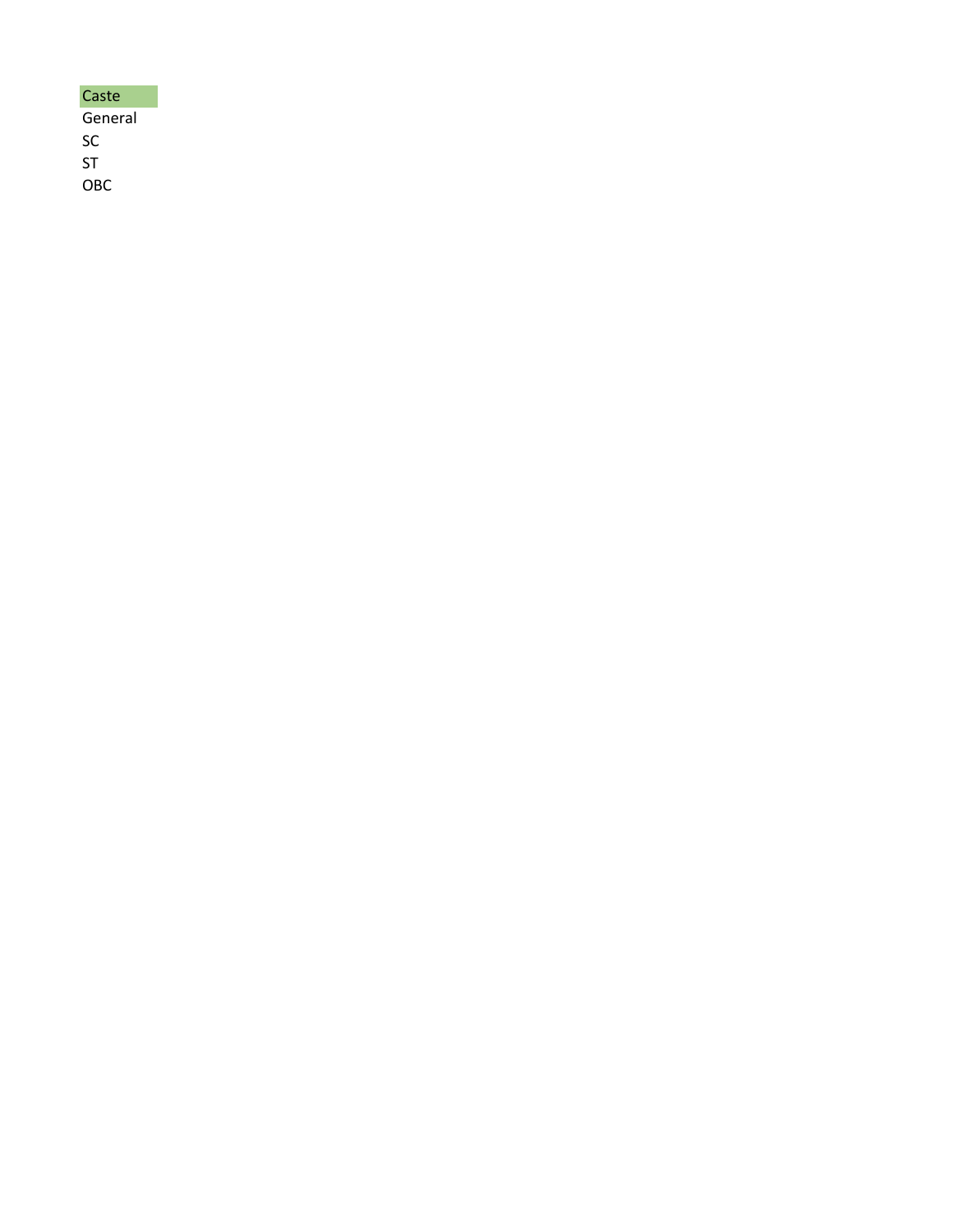MinoritySection NA Yes No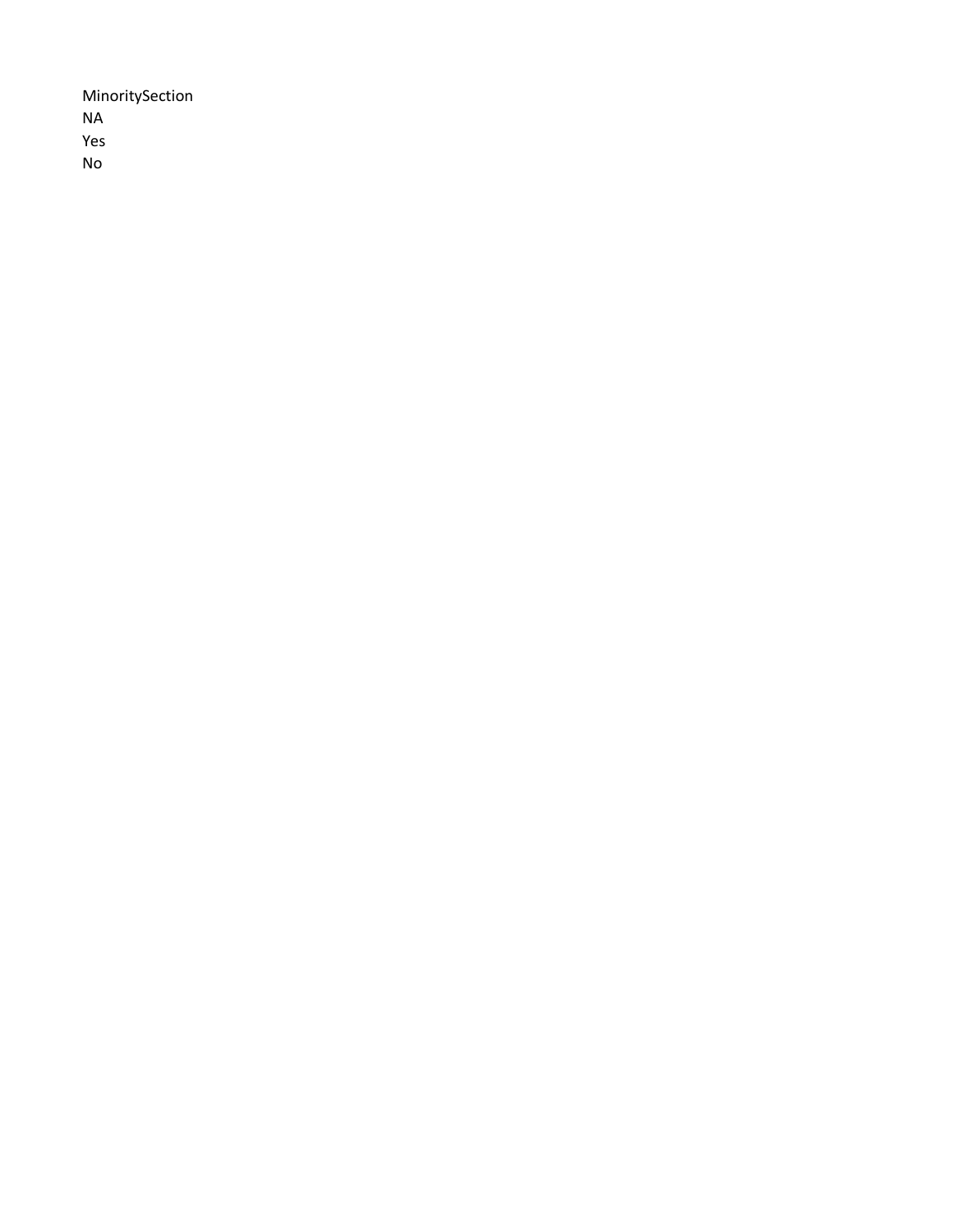## **PersonWithDisability**

NA Visual Impairement Hearing Impairement Locomoter Disability Dylexsic Spastic Autistic